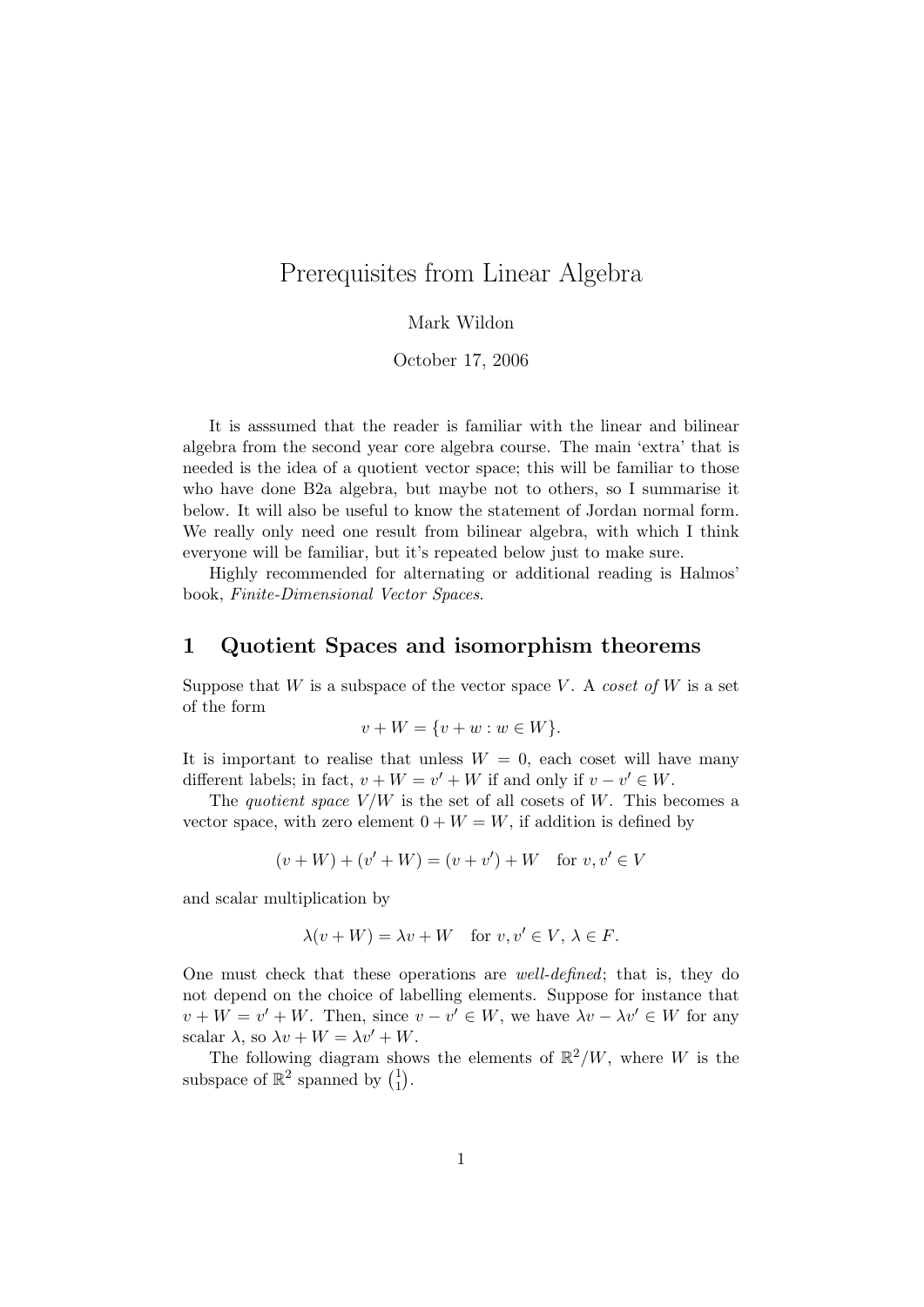

The cosets  $\mathbb{R}^2/W$  are all the translations of the line W. One can choose a standard set of coset representatives by picking any line through 0 (other than  $W$ ) and looking at its intersection points with the cosets of  $W$ ; this gives a geometric interpretation of the isomorphism  $\mathbb{R}^2/W \cong \mathbb{R}$ .

It is often useful to consider quotient spaces when attempting a proof by induction on the dimension of a vector space. In this context, it can be useful to know that if  $v_1, \ldots, v_k$  are vectors in V such that the cosets  $v_1+W,\ldots,v_k+W$  form a basis for the quotient space  $V/W$ , then  $v_1,\ldots,v_k$ , together with any basis for  $W$ , forms a basis for  $V$ .

We can now state the isomorphism theorems for vector spaces.

**Theorem 1.1.** (a) Let V and W be vector spaces and let  $x: V \to W$  be a linear map. Then ker x is a subspace of V, im x is a subspace of W, and

 $V/\ker x \cong W$ .

Now let U and W be subspaces of V. (b)  $(U+W)/W \cong U/(U\cap W)$ . (c) The quotient space W/U is a subspace of V/U and  $(V/U)/(W/U) \cong V/W$ .

*Proof.* (a) Define a map  $\phi: V/\ker x \to \lim x$  by

$$
\phi(v + \ker x) = x(v).
$$

This map is well-defined since if  $v + \ker x = v' + \ker x$  then  $v - v' \in \ker x$ , so  $\phi(v + \ker x) = x(v) = x(v') = \phi(v' + \ker x)$ . It is routine to check that  $\phi$ is linear, injective, and surjective, so it gives the required isomorphism.

For (b) consider the composite of the inclusion map  $U \to U + W$  with the quotient map  $U + W \rightarrow (U + W)/W$ . This gives us a linear map  $U \to (U+W)/W$ . Under this map,  $x \in U$  is sent to  $0 \in (U+W)/W$  if and only if  $x \in W$ , so its kernel is  $U \cap W$ . Now apply part (a). Part (c) can be proved similarly; we leave this to the reader.  $\Box$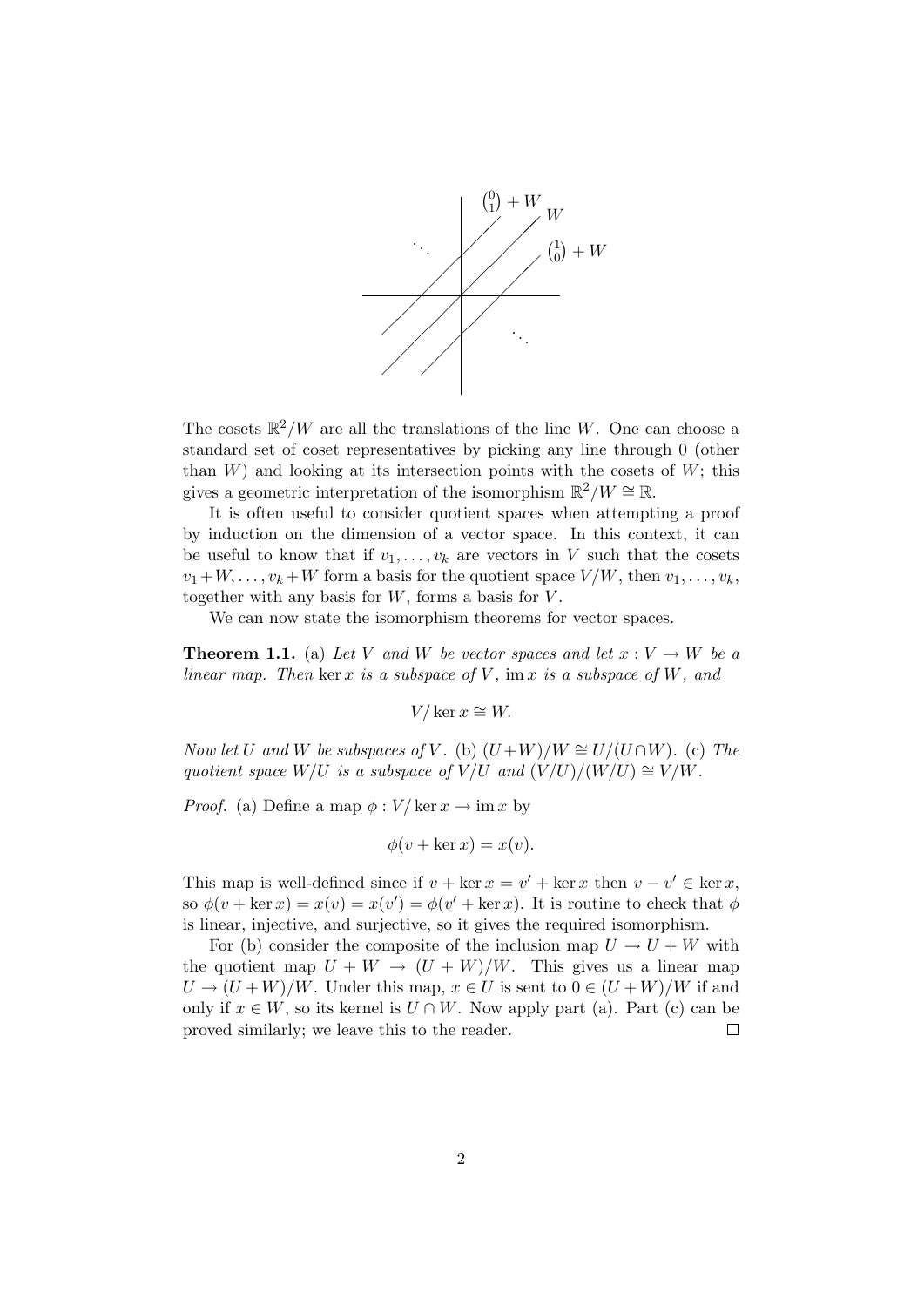### 2 Interlude: The Diagonal Fallacy

Consider the following (fallacious) argument. Let  $V$  be a 2-dimensional vector space, say with basis  $v_1, v_2$ . Let  $x : V \to V$  be the linear map whose matrix with respect to this basis is

$$
\begin{pmatrix} 0 & 1 \\ 0 & 0 \end{pmatrix}.
$$

We claim that if U is an x-invariant subspace of V; that is,  $x(U) \subseteq U$ , then either  $U = 0$ ,  $U = \text{Span}\{v_1\}$ , or  $U = V$ . Clearly each of these subspaces is invariant under  $x$ , so we only need to prove that there are no others. But since  $x(v_2) = v_1$ ,  $\text{Span}\{v_2\}$  is not *x*-invariant. (QED?)

Here we committed the diagonal fallacy: We assumed that an arbitrary subspace of V would contain one of our chosen basis vectors. This assumption is very tempting — which perhaps explains why it is so often made<sup>1</sup> but it is nonetheless totally unjustified. I suspect one reason why people end up committing this error is that they get confused with a good way to use linearity, namely the fact that one can save time and space by only defining a linear map on elements of a given basis.

 $\overline{\diagup}$  $\diagup$ ∕

## 3 Jordan Normal Form

Let V be a finite-dimensional complex vector space and let  $x: V \to V$  be a linear map. The exercise below outlines a proof that one can always find a basis of V in which x is represented by an upper triangular matrix. For many purposes, this result is sufficient. For example, since the eigenvalues of a matrix in upper triangular form are its diagonal entries, it implies that a nilpotent map may be represented by a strictly upper triangular matrix, and so nilpotent maps have trace 0.

**Exercise 3.1.** Let V be an n-dimensional vector space where  $n \geq 1$ , and let  $x: V \to V$  be a linear map.

- (i) Show that x has an eigenvector,  $v$  say.
- (ii) Let  $U = \text{Span}\{v\}$ . Show that x induces a linear transformation  $\bar{x}:V/U \rightarrow V/U$ . By induction, we know that there exists a basis  ${v_1 + U \dots v_{n-1} + U}$  of  $V/U$  in which  $\bar{x}$  has a upper triangular matrix. Prove that  $\{v, v_1, \ldots, v_{n-1}\}$  is a basis of V and that the matrix  $of x$  in this basis is upper triangular.

<sup>&</sup>lt;sup>1</sup>The author's personal record is hearing the diagonal fallacy committed in three tutorials in a row, on two different courses. After reading Kafka's The Penal Colony an unpalatable but probably highly successful to the problem occured to him. (See marginal diagram.)